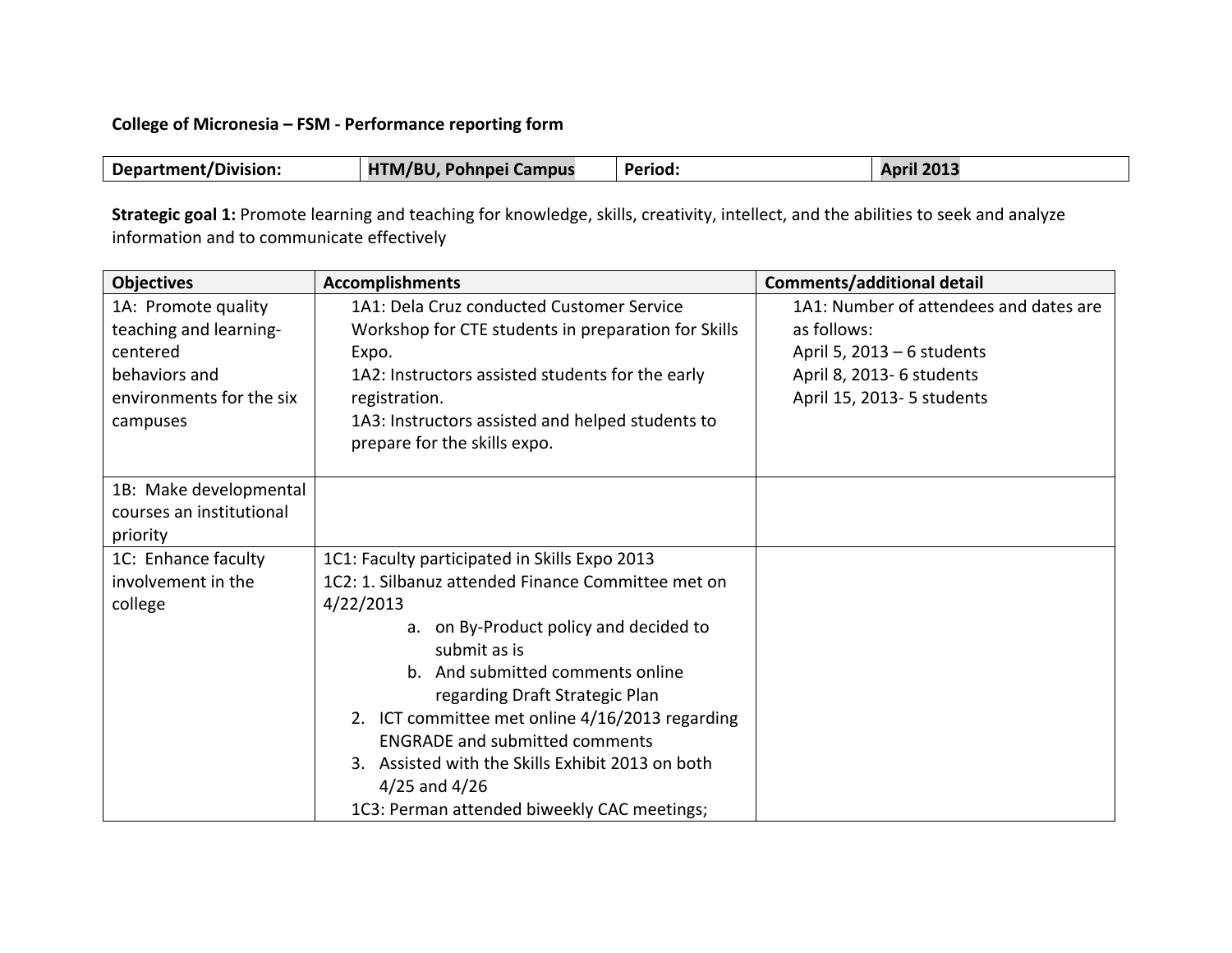| volunteered to revise COs BU100 and BU99b per |  |
|-----------------------------------------------|--|
| CAC recommendations.                          |  |

## **Strategic goal 3:** Create an adequate, healthy and functional learning and working environment

| <b>Objectives</b>         | <b>Accomplishments</b>                              | <b>Comments/additional detail</b> |
|---------------------------|-----------------------------------------------------|-----------------------------------|
| 3A: Provide for           | BPC is continuously used for tutorial and studying. |                                   |
| adequate facilities to    |                                                     |                                   |
| support a learning        |                                                     |                                   |
| community                 |                                                     |                                   |
| 3B: Provide for           |                                                     |                                   |
| maintenance and           |                                                     |                                   |
| upkeep of grounds,        |                                                     |                                   |
| facilities, and equipment |                                                     |                                   |
| 3C: Provide for a safe,   |                                                     |                                   |
| secure and effective      |                                                     |                                   |
| college environment       |                                                     |                                   |

**Strategic goal 4: Foster effective communication** 

| <b>Objectives</b>     | <b>Accomplishments</b>                          | <b>Comments/additional detail</b>            |
|-----------------------|-------------------------------------------------|----------------------------------------------|
| 4A: Enhance           | 4A1: Held division monthly division meeting on  | 4A2: A total of 31 HTM students participated |
| communications        | the 16th and.                                   | in Skills Expo.                              |
| pathways              | 4A2: Faculty and students attended CTE Friday   |                                              |
|                       | weekly meetings in preparation for Skills Expo. |                                              |
| 4B: Provide           |                                                 |                                              |
| communications        |                                                 |                                              |
| infrastructure to     |                                                 |                                              |
| support communication |                                                 |                                              |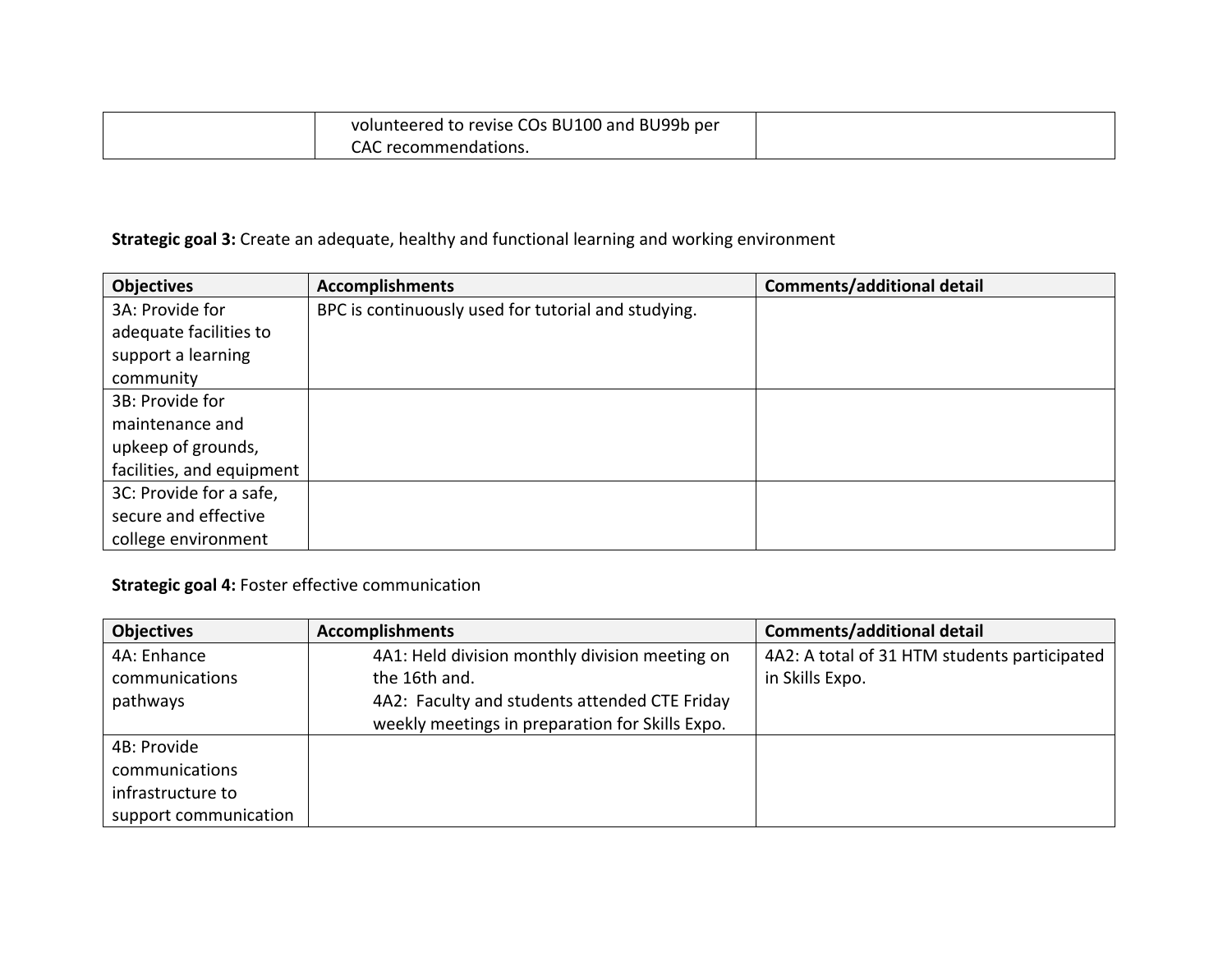| pathways                |  |
|-------------------------|--|
| 4C: Enhance the college |  |
| community's ability to  |  |
| communicate effectively |  |

## **Strategic goal 5:** Invest in sufficient, qualified, and effective human resources

| <b>Objectives</b>         | <b>Activities/Progress</b>                                 | <b>Comments/additional detail</b>            |
|---------------------------|------------------------------------------------------------|----------------------------------------------|
| 5A: Provide on-going      | 5A1. Division Chair conducted faculty class observations   | 5A1: Classes observed: HTM230, FL120,        |
| professional              | which is also used as the evaluation for part-time         | BU097, and CA095.                            |
| development of faculty    | instructors and discussed results with respective faculty. | 5A2: Request for approval will be sent to IC |
| and staff                 | 5A2: Received a request from Roby to attend Training       | and Dean's office accordingly.               |
|                           | Program for Young Leaders (TPYL) course on                 |                                              |
|                           | "Community Tourism Promotion that will be held in JICA     |                                              |
|                           | Okinawa International Center (OIC), Japan commencing       |                                              |
|                           | June 30, 2013- July 17, 2013.                              |                                              |
|                           |                                                            |                                              |
|                           |                                                            |                                              |
| 5B: Recruit and retain    | HTM Alumni Tiffany Ardos assisted students in Skills       |                                              |
| qualified personnel to    | Expo presentations.                                        |                                              |
| allow delivery of quality |                                                            |                                              |
| services                  |                                                            |                                              |
| 5C: Update personnel      |                                                            |                                              |
| policies and procedures   |                                                            |                                              |
| to meet on-going          |                                                            |                                              |
| human resources needs     |                                                            |                                              |

**Strategic goal 7:** Build a partnering and service network for community, workforce and economic development

| Comments/additional detail<br><b>Accomplishments</b><br>Objectives |  |
|--------------------------------------------------------------------|--|
|--------------------------------------------------------------------|--|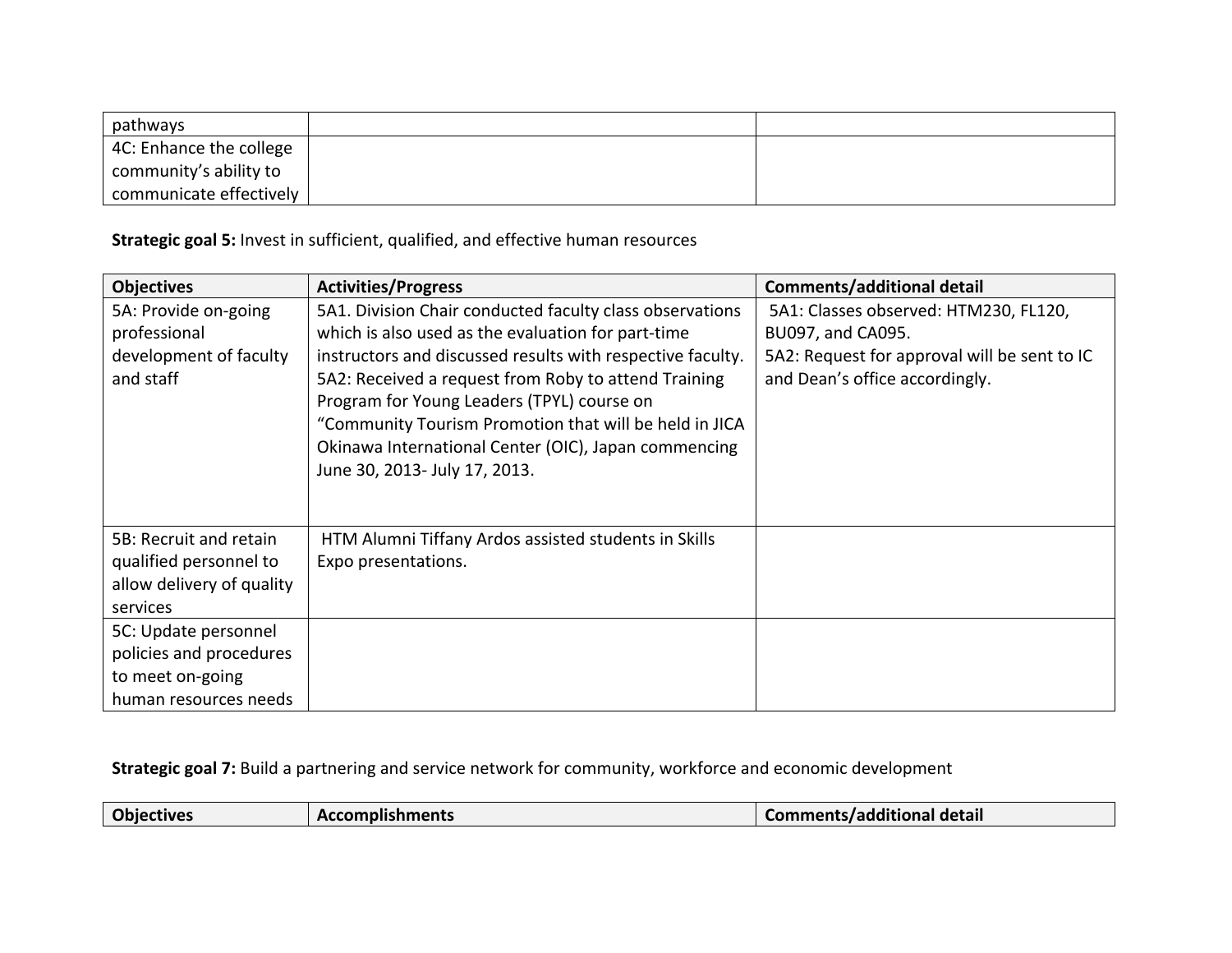| 7A: Increase                 | (More of College involvement in the Community)     | Roby and Silbanuz with 10 HTM students       |
|------------------------------|----------------------------------------------------|----------------------------------------------|
| involvement of the           | HTM Club Community Service alongside Island Green  | and 1 T&T student (club member).             |
| community in college         | Community participated in trash-a-thon, 4/27.      |                                              |
| affairs                      |                                                    |                                              |
| 7B: Enhance and              | Conducted resume writing workshops for HTM student | 14 out of 31 students successfully completed |
| promote employment           | presenters for the Skills Expo.                    | their resume. As a result of the expo, one   |
| opportunities                |                                                    | student was hired by Etscheit's Enterprises  |
|                              |                                                    | as of yesterday.                             |
| 7C: Develop new and          |                                                    |                                              |
| enhance existing             |                                                    |                                              |
| programs to meet the         |                                                    |                                              |
| changing educational         |                                                    |                                              |
| and workforce needs of       |                                                    |                                              |
| our communities              |                                                    |                                              |
| 7D: Provide Cooperative      |                                                    |                                              |
| <b>Extension Services to</b> |                                                    |                                              |
| the community                |                                                    |                                              |

**Strategic Goal 9**: Provide for continuous improvement of programs, services and college environment

| <b>Objectives</b>        | <b>Accomplishments</b>                           | <b>Comments/additional detail</b> |
|--------------------------|--------------------------------------------------|-----------------------------------|
| 9A: Improve              | 9A1: Division faculty finalizing Worksheet 3 for |                                   |
| institutional assessment | BK, SS, and HTM.                                 |                                   |
| and evaluation           | 9A2: Chair conducted Budget Manual Usability     |                                   |
|                          | Testing with selected faculty and staff group    |                                   |
|                          | from Pohnpei Campus and other State              |                                   |
|                          | Campuses.                                        |                                   |
|                          |                                                  |                                   |
| 9B: Integrate planning,  |                                                  |                                   |
| evaluation and resource  |                                                  |                                   |
| allocation for           |                                                  |                                   |